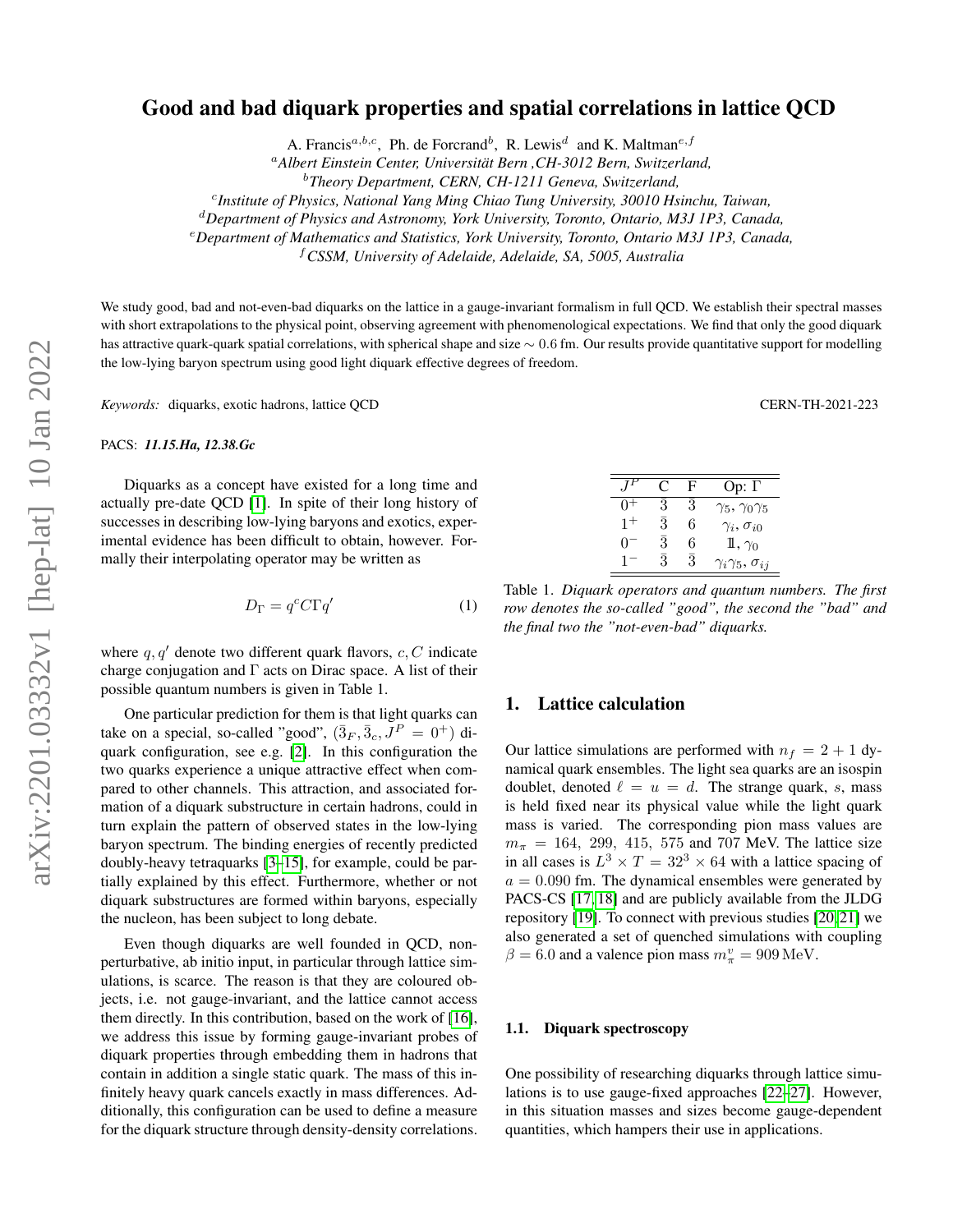| All in $[MeV]$                      | $\delta E_{\rm lat}(m_\pi^{\rm phys})$ | $\delta E_{\rm pheno}$ |
|-------------------------------------|----------------------------------------|------------------------|
| $\delta(1^+ - 0^+)_{{ud}}$          | 198(4)                                 | 206(4)                 |
| $\delta(1^+ - 0^+)_{{\ell} s}$      | 145(5)                                 | 145(3)                 |
| $\delta(1^+ - 0^+)_{{ss}'}$         | 118(2)                                 |                        |
| $\delta(Q[ud]_{0^+}-\overline{Q}u)$ | 319(1)                                 | 306(7)                 |
| $\delta(Q[\ell s]_{0^+}-\bar Qs)$   | 385(9)                                 | 397(1)                 |
| $\delta(Q[\ell s]_{0^+}-Q\ell)$     | 450(6)                                 |                        |

Table 2. *Diquark-diquark and Diquark-quark mass differences. The phenomenological results are derived from [\[28\]](#page-4-8). Their errors are estimated via the difference between results including the charm and the bottom quark, respectively, while the central value is given by the bottom quark result.*

An alternative is to embed the diquark in a baryon containing a static, i.e., infinitely heavy quark, Q, leading to the Euclidean-time-dependent correlator:

$$
C_{\Gamma}(t) = \sum_{\vec{x}} \left\langle [D_{\Gamma} Q](\vec{x}, t) [D_{\Gamma} Q]^{\dagger} (\vec{0}, 0) \right\rangle . \tag{2}
$$

In this case the correlation function permits a spectral decomposition of the form [\[20,](#page-4-4) [21,](#page-4-5) [29,](#page-4-9) [30\]](#page-4-10)

$$
C_{\Gamma}(t) \sim \exp\left[-t\left(m_{D_{\Gamma}} + m_Q + \mathcal{O}(m_Q^{-1})\right)\right] \quad , \quad (3)
$$

which gives a gauge-invariant probe for the spectrum of a given diquark channel through mass differences in which the mass of the static quark is exactly cancelled.

The first properties that we report on are diquark-diquark and diquark-quark mass differences involving diquark pairs with flavors ud,  $\ell s$  ( $\ell = u, d$ ) and ss'. They can be accessed by taking the ratios of two diquark channel correlation functions, e.g. the "bad" ( $\Gamma = \gamma_i$ ) and the good ( $\Gamma = \gamma_5$ ), or a diquark and a static-light meson ( $M_{\Gamma} = [\overline{Q}\Gamma q]$ ).

Given their fully non-perturbative origin and unique values in nature, the mass splittings can be viewed as fundamental characteristics of QCD [\[2\]](#page-3-1). Here, we present their calculation at a single lattice spacing. However, we expect discretisation effects only at the percent level given other calculations of the hadron spectrum on the same gauge configurations [\[18,](#page-4-2) [31](#page-4-11)[–33\]](#page-4-12). By leveraging the large range of pion masses available to us we perform short, controlled chiral extrapolations to the physical value of the pion mass<sup>[1](#page-1-0)</sup>. The results are summarised in Table 2, which show the mass differences calculated in our lattice study compared to their phenomenological counterparts. Overall we observe very good agreement with phenomenological expectations, and confirm the special role of the attractive good diquark configuration.

#### 1.2. Diquark structure

Going further, as validated by our success in reproducing phenomenological expectations for the static limit spectroscopic splittings, we study the spatial correlations of the quarks embedded in the baryon with operator  $B = [D_{\Gamma} Q]$ . As before  $\Gamma$  characterizes the diquark channel.

<span id="page-1-0"></span>



Figure 1. *Sketch of the density correlators: 2D temporal view (left) and current insertions, spatial view (right).*

The quark density-density correlators

$$
C_{\Gamma}^{dd}(\vec{x}_1, \vec{x}_2, t) = \left\langle B_{\Gamma}(\vec{0}, 2t) \rho(\vec{x}_1, t) \rho(\vec{x}_2, t) B_{\Gamma}^{\dagger}(\vec{0}, 0) \right\rangle \tag{4}
$$

where  $\rho(\vec{x}, t) = \bar{q}(\vec{x}, t) \gamma_0 q(\vec{x}, t)$ , give a handle on the diquark's internal structure by studying their spatial properties. Their geometry is sketched in Figure 1, where we show a visualisation of the density-density correlators in temporal view (left) and in a spatial plane projection (right).

The static quark is set at the origin, while the lightquark source and sink points are located at  $(\vec{0}, t_{src})$  and  $(0, t_{snk})$ . We insert the currents at  $t_m = (t_{snk} + t_{src})/2$ with  $(t_{snk} - t_{src}) = 16$ . This maximises the projection onto the ground state in our simulation while keeping the noise manageable. We note that our calculations average over all spatial translations, i.e. spatial positions of the quark sources and sinks. In the spatial view the relative positions of the static source and current insertions  $\vec{x}_1, \vec{x}_2$ , can be understood in terms of  $\vec{r}_{qq'} = \vec{x}_2 - \vec{x}_1$ ,  $\vec{S} = (\vec{x}_1 + \vec{x}_2)/2$ , i.e. the separation between the static source and diquark midpoint, in addition to the angle  $\phi$  between  $\vec{r}_{qq'}$  and S. With this we define:

$$
\rho_2(r_{qq'}, S, \phi; \Gamma) \equiv C_{\Gamma}^{dd}(\vec{x}_1, \vec{x}_2, t_m). \tag{5}
$$

In this notation the distance from the static source to the closer of the two insertion points is minimized for  $\phi = \pi$ and maximized for  $\phi = \pi/2$  for a fixed S and  $r_{qq'}$ . Note, the static quark could potentially disrupt the diquark correlation if they get too close. This disruption will therefore be largest for the angle  $\phi = \pi$  and smallest for  $\phi = \pi/2$ . In our study of  $\rho_2$  we focus on these two limiting cases. In the case of smallest disruption, the distance  $|\vec{x}_1| = |\vec{x}_2| \equiv R$ and the angle  $\Theta$  between  $\vec{x}_1$  and  $\vec{x}_2$  may be used to characterise the correlations. Introducing a further shorthand we write in the following  $\rho_2^{\perp}(R,\theta) \equiv \rho_2(r_{qq'}, S, \pi/2)$  and  $\rho_2^{\parallel}(r_{qq'}, S) \equiv \rho_2(r_{qq'}, S, \pi).$ 

The correlator  $\rho_2^{\perp}(R,\theta)$  is well suited to study possible quark-quark attraction effects. In case of attraction in a given diquark channel we expect an increase in  $\rho_2^{\perp}(R,\theta)$  with decreasing  $\Theta$  at fixed R. We show the results for all available diquark channels in Figure 2 (top) at a pion mass of 575 MeV. Here the angular variable  $\cos(\Theta) = -1 (+1)$  implies the quarks are opposite (on top) of each other, i.e.  $\Theta = 180^\circ$ and 0°. We observe a clear increase exclusively in the good diquark channels  $\Gamma = \gamma_5$  and  $\gamma_5 \gamma_0$ . In all other channels we observe no indication of any such attraction.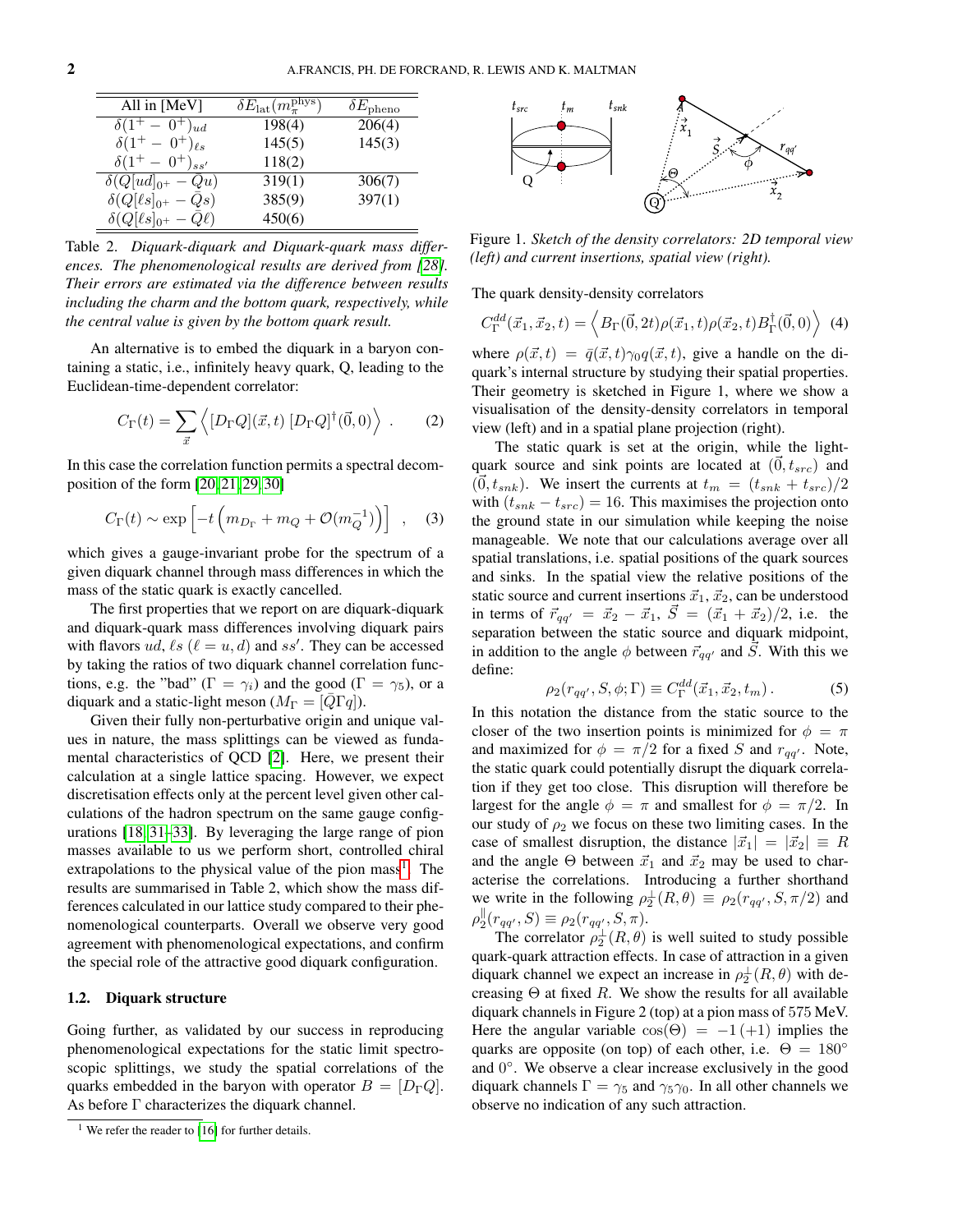

Figure 2. *Diquark attraction. (Top) The density-density corre-* $\mathit{lators}\ \rho_2^{\perp}(R=4.1a,\Theta,\Gamma)$  *versus*  $\cos(\Theta)\ \mathit{at}\ m_\pi=575\ \mathrm{MeV}.$ *(Bottom) The ratio*  $\rho_2^{\perp}(R, \Theta = 0, \Gamma)/\rho_2^{\perp}(R, \Theta = \pi/2, \Gamma = 1)$  $\gamma_5$ ) versus  $m_\pi^2$ . Values above/below 1 for the red/blue points *signal attraction in the good diquark that is absent for the bad diquark. The vertical line denotes physical*  $m_{\pi}$ *.* 

In Figure 2 (bottom) we study the quark mass dependence of this effect through the ratio between  $\Theta = 0^{\circ}$  and  $90^{\circ}$ :

$$
\frac{\rho_2^{\perp}(R,\Theta=0,\Gamma)}{\rho_2^{\perp}(R,\Theta=\pi/2,\gamma_5)}.
$$
\n(6)

Focusing on the good,  $\Gamma = \gamma_5$ , and bad,  $\Gamma = \gamma_i$ , channels, we observe the good channel exhibits a significantly increased ratio for all masses available while it is small, consistent with zero, in the bad channel. These observations establish the attractive interaction in the good diquark channel.

This picture of the good diquark can be further refined. Notice that the distance between the quarks in the probed diquark can be written as  $r_{qq'} = R\sqrt{2(1 - \cos(\Theta))}$ . As such we can re-interpret our results as

$$
\rho_2^{\perp}(R, r_{qq'}) \sim \exp(-r_{qq'}/r_0) \quad , \tag{7}
$$

where we defined the diquark size parameter  $r_0$  through the scale of the exponential decay of the spatial correlation between the two quarks  $q$  and  $q'$  constituting the diquark with  $r_{qq'}$ . Our results for all available R and  $m_{\pi}$  are shown in Figure 3 (top). Note that we do not see evidence for a distortion through the static quark as long as  $r_{qq'} < R$ . With the definition of the diquark size we perform a combined fit to all available R at a given value of  $m_{\pi}$ .



Figure 3. *Good diquark size. (Top) Exponential decay with*  $r_{qq'}$  *of the density-density correlator*  $\rho_2^\perp(R,\Theta)$ *. Each*  $m_\pi$  *has its own color. Data sets are normalised at*  $r_{qq'} = 0$  *and offset vertically. Results for all available* R *are shown together in one coloured set. Each coloured band comes from the com*bined fit used to determine the diquark size  $r_0(m_\pi^2)$ . (Bottom)  $\emph{Resulting good diquark size } r_0 \emph{ versus } m_\pi^2, \emph{ compared to results}$ *from the literature. The vertical line denotes physical*  $m_{\pi}$ .

The results for  $r_0(m_\pi^2)$  are displayed in Figure 3 (bottom), whereby we also compare with the results obtained in [\[20,](#page-4-4) [21,](#page-4-5) [30\]](#page-4-10). Overall we observe very good agreement with these previous studies and significantly extend them. Studying the decay of the spatial correlation between the quarkquark pair with distance we find the diameter of the diquark is ∼ 0.6 fm. A similar value was found in determinations of the size of mesons and baryon using a similar method in [\[34\]](#page-4-13). As such, the good diquark is of hadronic size.

Finally, we further study the good diquarks by comparing analogue definitions of the diquark sizes separately in the relative radial  $(r_0^{\parallel}, \phi = \pi)$  and tangential  $(r_0^{\perp}, \phi = \pi/2)$  orientations. This enables an estimation of the shape of the diquark and sheds light on possible polarisation effects through the static quark at the origin.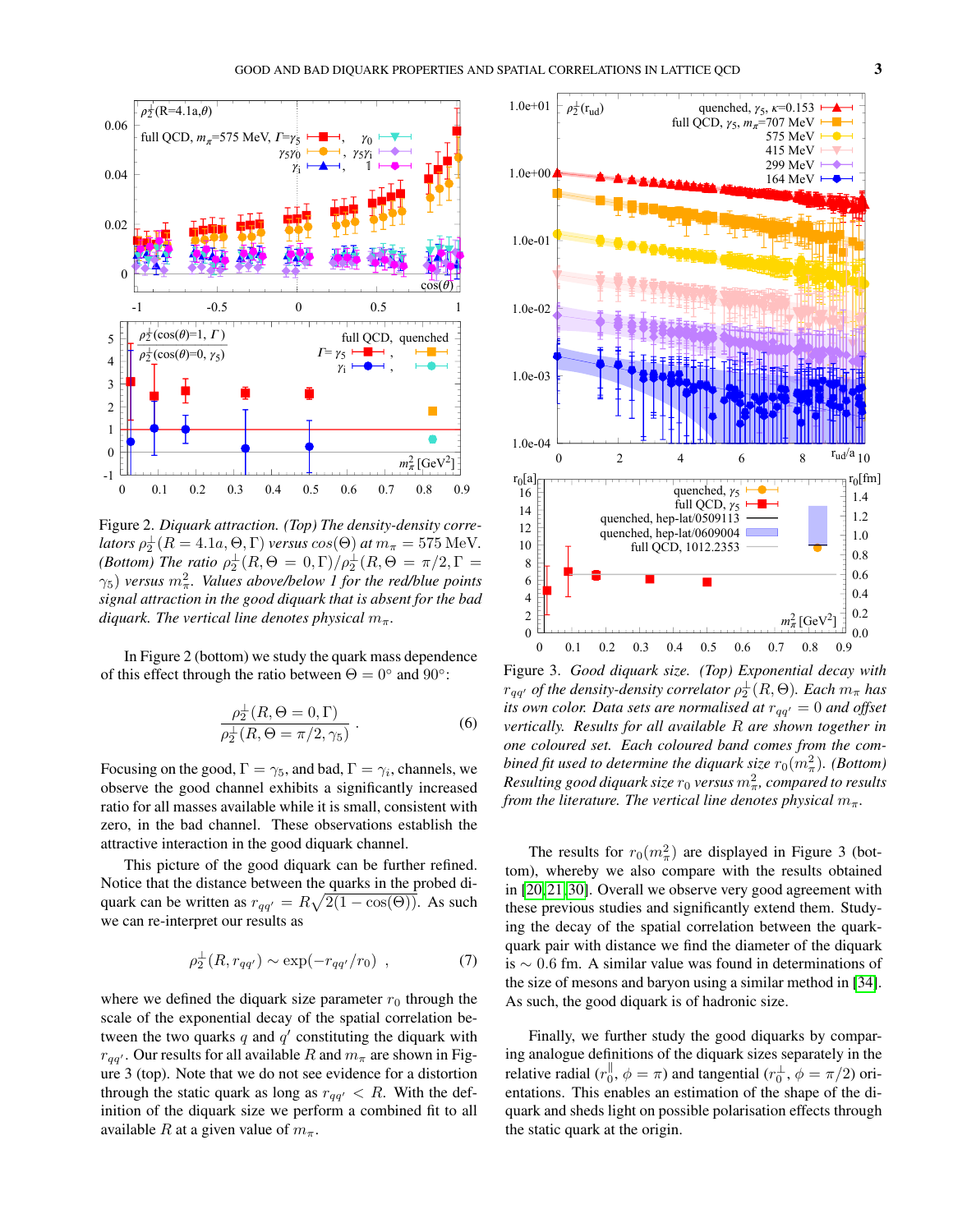

Figure 4. *Good diquark shape. The ratio*  $r_0^{\perp}/r_0^{\parallel}$  as a function *of*  $m_{\pi}$ *. The vertical line denotes physical*  $m_{\pi}$ *.* 

In particular the ratio  $r_0^{\perp}/r_0^{\parallel}$  provides a measure of whether the diquarks are prolate, oblate, or spherical. The results are shown in Figure 4 and we find  $r_0^{\perp}/r_0^{\parallel}(m_\pi^2) \simeq 1$ within errors for all  $m_{\pi}$ . This indicates that the diquarks have a near-spherical shape and that we do not observe polarisation effects due to the presence of the static quark.

### 2. Discussion and Summary

In this contribution, we presented results on both diquark spectroscopy and diquark structure, using ab initio lattice QCD simulations. By embedding the diquarks in baryons together with a single static quark we formed gauge-invariant probes of their properties. In particular we evaluated diquarkdiquark and diquark-quark mass differences in which the static spectator quark mass cancels out exactly. Comparing with phenomenological estimates we observe very good agreement for all available mass splittings. The splittings in particular confirm the special status of the good diquark, where we observe a relative mass difference of 198(4) MeV compared to the bad diquark after a short, controlled extrapolation to the physical pion mass point.

Going further we studied density-density correlations and found strong indication for quark-quark attraction in the good diquark channel. It should be stressed that this compact spatial correlation was observed only in the good diquark channel, once more providing clear, quantitative support for the good diquark picture. Defining the good diquark diameter through this spatial correlation we find it to roughly have the size  $r_0 \simeq \mathcal{O}(0, 6)$  fm. This implies diquarks are similar in size to mesons and baryons [\[34\]](#page-4-13). Finally we probed the shape of the good diquark by evaluating the ratio of its tangential and radial sizes. Our results imply an almost spherical shape, with no discernible evidence for polarisation induced by the presence of the static spectator quark.

Further details and supporting studies that go beyond the scope of this contribution can found in [\[16\]](#page-4-0). The results shown here were taken from this main reference.

## Acknowledgements

The authors acknowledge the support by the high performance computing resources Niagara maintained by SciNet and Compute Canada as well as HPC-QCD by CERN. RL and KM acknowledge the support of grants from the Natural Sciences and Engineering Research Council of Canada.

- <span id="page-3-0"></span>1. D.B. Lichtenberg and L.J. Tassie, *Baryon Mass Splitting in a Boson-Fermion Model*, *Phys. Rev.* 155 [\(1967\) 1601.](https://doi.org/10.1103/PhysRev.155.1601)
- <span id="page-3-1"></span>2. R. Jaffe, *Exotica*, *[Phys. Rept.](https://doi.org/10.1016/j.physrep.2004.11.005)* 409 (2005) 1 [[hep-ph/0409065](https://arxiv.org/abs/hep-ph/0409065)].
- <span id="page-3-2"></span>3. A. Francis, R.J. Hudspith, R. Lewis and K. Maltman, *Lattice Prediction for Deeply Bound Doubly Heavy Tetraquarks*, *[Phys. Rev. Lett.](https://doi.org/10.1103/PhysRevLett.118.142001)* 118 (2017) 142001 [[1607.05214](https://arxiv.org/abs/1607.05214)].
- 4. M. Karliner and J.L. Rosner, *Discovery of doubly-charmed*  $\Xi_{cc}$  *baryon implies a stable (bbūd) tetraquark*, *[Phys. Rev. Lett.](https://doi.org/10.1103/PhysRevLett.119.202001)* 119 [\(2017\) 202001](https://doi.org/10.1103/PhysRevLett.119.202001) [[1707.07666](https://arxiv.org/abs/1707.07666)].
- 5. E.J. Eichten and C. Quigg, *Heavy-quark symmetry implies stable heavy tetraquark mesons*  $Q_i Q_j \bar{q}_k \bar{q}_l$ , *[Phys. Rev. Lett.](https://doi.org/10.1103/PhysRevLett.119.202002)* 119 [\(2017\) 202002](https://doi.org/10.1103/PhysRevLett.119.202002) [[1707.09575](https://arxiv.org/abs/1707.09575)].
- 6. A. Czarnecki, B. Leng and M.B. Voloshin, *Stability of tetrons*, *[Phys. Lett. B](https://doi.org/10.1016/j.physletb.2018.01.034)* 778 (2018) 233 [[1708.04594](https://arxiv.org/abs/1708.04594)].
- 7. A. Francis, R.J. Hudspith, R. Lewis and K. Maltman, *Evidence for charm-bottom tetraquarks and the mass dependence of heavy-light tetraquark states from lattice QCD*, *[Phys. Rev. D](https://doi.org/10.1103/PhysRevD.99.054505)* 99 [\(2019\) 054505](https://doi.org/10.1103/PhysRevD.99.054505) [[1810.10550](https://arxiv.org/abs/1810.10550)].
- 8. R.J. Hudspith, B. Colquhoun, A. Francis, R. Lewis and K. Maltman, *A lattice investigation of exotic tetraquark channels*, *Phys. Rev. D* 102 [\(2020\) 114506](https://doi.org/10.1103/PhysRevD.102.114506) [[2006.14294](https://arxiv.org/abs/2006.14294)].
- 9. P. Junnarkar, N. Mathur and M. Padmanath, *Study of doubly heavy tetraquarks in Lattice QCD*, *[Phys. Rev. D](https://doi.org/10.1103/PhysRevD.99.034507)* 99 (2019) [034507](https://doi.org/10.1103/PhysRevD.99.034507) [[1810.12285](https://arxiv.org/abs/1810.12285)].
- 10. EUROPEAN TWISTED MASS collaboration, *Lattice QCD signal for a bottom-bottom tetraquark*, *[Phys. Rev. D](https://doi.org/10.1103/PhysRevD.87.114511)* 87 (2013) [114511](https://doi.org/10.1103/PhysRevD.87.114511) [[1209.6274](https://arxiv.org/abs/1209.6274)].
- 11. P. Bicudo, K. Cichy, A. Peters and M. Wagner, *BB interactions with static bottom quarks from Lattice QCD*, *[Phys. Rev. D](https://doi.org/10.1103/PhysRevD.93.034501)* 93 [\(2016\) 034501](https://doi.org/10.1103/PhysRevD.93.034501) [[1510.03441](https://arxiv.org/abs/1510.03441)].
- 12. P. Bicudo, K. Cichy, A. Peters, B. Wagenbach and M. Wagner, Evidence for the existence of ud $\overline{b}b$  and the non-existence of  $s s\overline{b}b$  and  $cc\overline{b}b$  tetraquarks from lattice QCD, [Phys. Rev. D](https://doi.org/10.1103/PhysRevD.92.014507) 92 [\(2015\) 014507](https://doi.org/10.1103/PhysRevD.92.014507) [[1505.00613](https://arxiv.org/abs/1505.00613)].
- 13. P. Bicudo, J. Scheunert and M. Wagner, *Including heavy spin* effects in the prediction of a  $b\bar{b}$ ud tetraquark with lattice QCD *potentials*, *Phys. Rev. D* 95 [\(2017\) 034502](https://doi.org/10.1103/PhysRevD.95.034502) [[1612.02758](https://arxiv.org/abs/1612.02758)].
- 14. P. Bicudo, A. Peters, S. Velten and M. Wagner, *Importance of meson-meson and of diquark-antidiquark creation operators*  $for \, a \, \bar b\bar b u d$  *tetraquark*, [2101.00723](https://arxiv.org/abs/2101.00723).
- <span id="page-3-3"></span>15. L. Leskovec, S. Meinel, M. Pflaumer and M. Wagner, *Lattice*  $QCD$  investigation of a doubly-bottom  $\overline{b} \overline{b} u d$  tetraquark with *quantum numbers*  $I(J^{P}) = 0(1^{+})$ , *[Phys. Rev. D](https://doi.org/10.1103/PhysRevD.100.014503)* **100** (2019) [014503](https://doi.org/10.1103/PhysRevD.100.014503) [[1904.04197](https://arxiv.org/abs/1904.04197)].